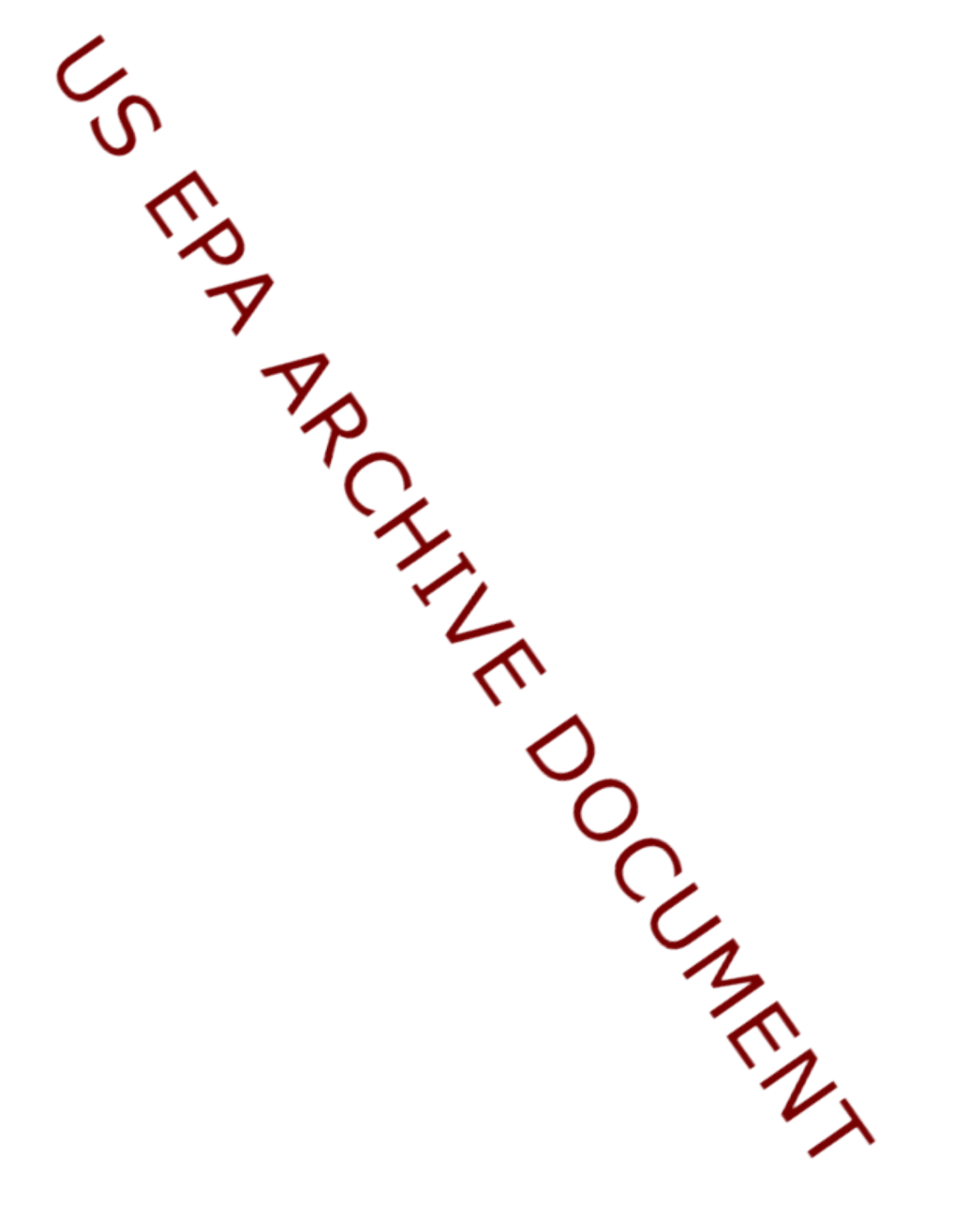# **THE ENVIRONMENTAL TECHNOLOGY VERIFICATION**







## **ETV Joint Verification Statement**

|                                   | TECHNOLOGY TYPE: RAPID TOXICITY TESTING SYSTEM             |             |                                     |  |  |  |
|-----------------------------------|------------------------------------------------------------|-------------|-------------------------------------|--|--|--|
| <b>APPLICATION:</b>               | DETECTING TOXICITY IN DRINKING WATER                       |             |                                     |  |  |  |
| <b>TECHNOLOGY NAME: Microtox®</b> |                                                            |             |                                     |  |  |  |
| <b>COMPANY:</b>                   | <b>Strategic Diagnostics Inc.</b>                          |             |                                     |  |  |  |
| <b>ADDRESS:</b>                   | <b>111 Pencader Drive</b><br><b>Newark, Delaware 19702</b> | <b>FAX:</b> | PHONE: 302-456-6789<br>302-456-6782 |  |  |  |
| <b>WEB SITE:</b>                  | http://www.sdix.com/                                       |             |                                     |  |  |  |
| $E\text{-}MAIL:$                  | bferguson@sdix.com                                         |             |                                     |  |  |  |

The U.S. Environmental Protection Agency (EPA) supports the Environmental Technology Verification (ETV) Program to facilitate the deployment of innovative or improved environmental technologies through performance verification and dissemination of information. The goal of the ETV Program is to further environmental protection by accelerating the acceptance and use of improved and cost-effective technologies. ETV seeks to achieve this goal by providing high-quality, peer-reviewed data on technology performance to those involved in the design, distribution, financing, permitting, purchase, and use of environmental technologies.

ETV works in partnership with recognized standards and testing organizations, with stakeholder groups (consisting of buyers, vendor organizations, and permitters), and with individual technology developers. The program evaluates the performance of innovative technologies by developing test plans that are responsive to the needs of stakeholders, conducting field or laboratory tests (as appropriate), collecting and analyzing data, and preparing peer-reviewed reports. All evaluations are conducted in accordance with rigorous quality assurance (QA) protocols to ensure that data of known and adequate quality are generated and that the results are defensible.

The Advanced Monitoring Systems (AMS) Center, one of seven technology areas under ETV, is operated by Battelle in cooperation with EPA's National Exposure Research Laboratory. The AMS Center has recently evaluated the performance of rapid toxicity testing systems used to detect toxicity in drinking water. This verification statement provides a summary of the test results for the Microtox® testing system.

### **VERIFICATION TEST DESCRIPTION**

Rapid toxicity technologies use bacteria, enzymes, or small crustaceans that produce light or use oxygen at a steady rate in the absence of toxic contaminants. Toxic contaminants in drinking water are indicated by a change in the color or intensity of light or by a change in the rate of oxygen use. As part of this verification test, which took place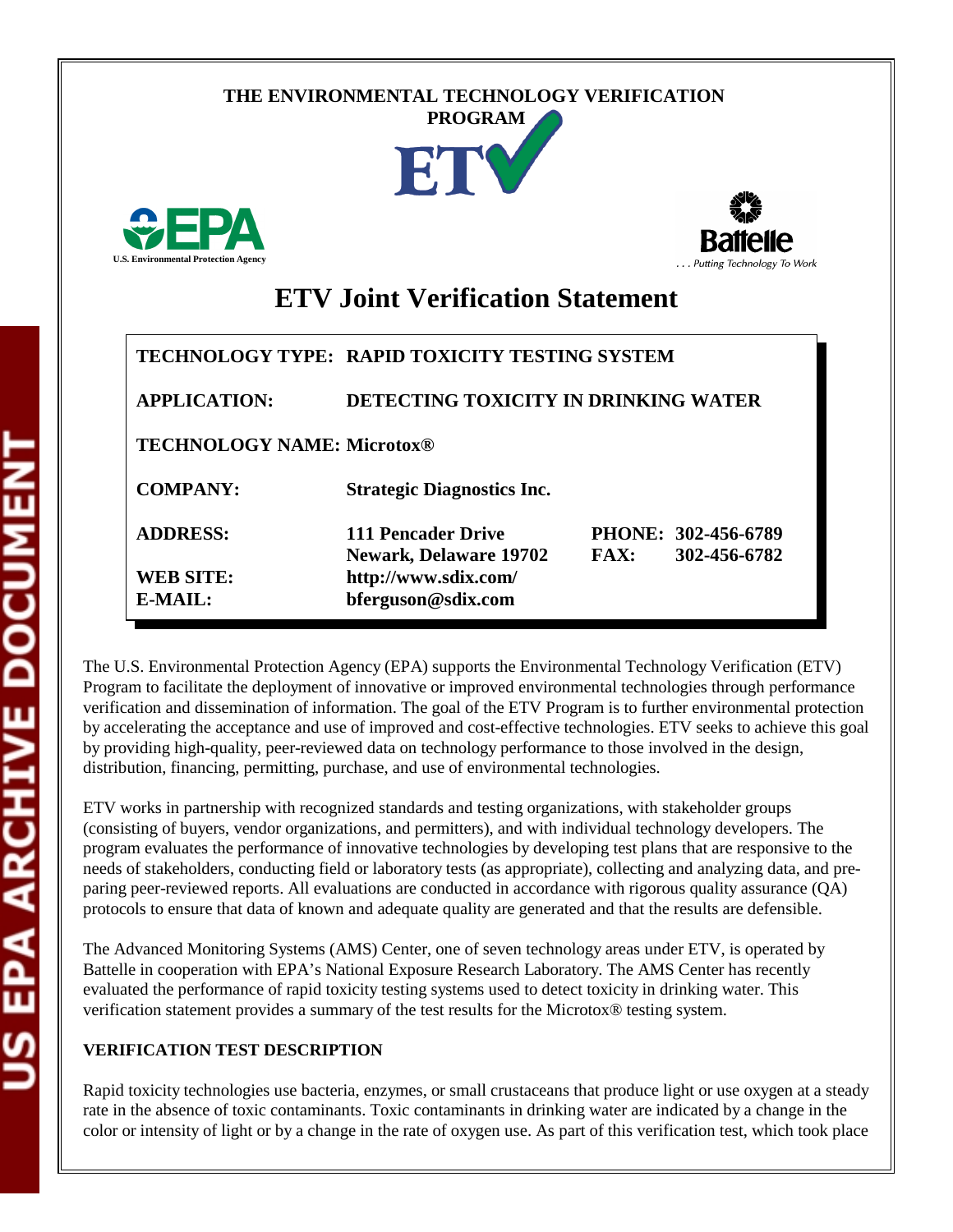between July 14 and August 22, 2003, various contaminants were added to separate drinking water samples and analyzed by Microtox®. Responses to interfering compounds in clean drinking water also were evaluated. Dechlorinated drinking water samples from Columbus, Ohio, (DDW) were fortified with contaminants at concentrations ranging from lethal levels to levels 1,000 times less than the lethal dose and analyzed. Endpoint and precision, toxicity threshold for each contaminant, false positive/negative responses, ease of use, and sample throughput were evaluated.

Inhibition results (endpoints) from four replicates of each contaminant at each concentration level were evaluated to assess the ability of the Microtox® to detect toxicity at various concentrations of contaminants, as well as to measure the precision of the Microtox<sup>®</sup> results. The response of Microtox<sup>®</sup> to compounds used during the water treatment process (interfering compounds) was evaluated by analyzing separate aliquots of DDW fortified with each potential interferent at approximately one-half of the concentration limit recommended by the EPA's National Secondary Drinking Water Regulations guidance. For analysis of by-products of the chlorination process, unspiked DDW was analyzed because Columbus, Ohio, uses chlorination as its disinfectant procedure. For the analysis of by-products of the chloramination process, a separate drinking water sample from St. Petersburg, Florida, which uses chloramination as its disinfection process, was obtained. The samples were analyzed after residual chlorine was removed using sodium thiosulfate. Sample throughput was measured based on the number of samples analyzed per hour. Ease of use and reliability were determined based on documented observations of the operators and the verification test coordinator.

Quality control samples included method blank samples, which consisted of American Society for Testing and Materials Type II deionized water; positive control samples fortified with zinc sulfate or phenol; and negative control samples, which consisted of the unspiked DDW.

QA oversight of verification testing was provided by Battelle and EPA. Battelle QA staff conducted a technical systems audit, a performance evaluation audit, and a data quality audit of 10% of the test data. EPA QA staff also performed a technical systems audit while testing was being conducted.

### **TECHNOLOGY DESCRIPTION**

The following description of Microtox<sup>®</sup> was provided by the vendor and was not subjected to verification in this test.

Microtox® is an *in vitro* testing system that uses bioluminescent bacteria to detect toxins in air, water, soil, and sediment. Microtox<sup>®</sup> is a metabolic inhibition test that provides both acute toxicity and genotoxic analyses. Microtox® uses a strain of naturally occurring luminescent bacteria,*Vibrio fischeri*. *Vibrio fischeri* are nonpathogenic, marine, luminescent bacteria that are sensitive to a wide range of toxicants. When properly grown, luminescent bacteria produce light as a by-product of their cellular respiration. Cell respiration is fundamental to cellular metabolism and all associated life processes. Bacterial bioluminescence is tied directly to cell respiration, and any inhibition of cellular activity (toxicity) results in a decreased rate of respiration and a corresponding decrease in the rate of luminescence.

The Microtox® Model 500 Analyzer was tested as a stand-alone instrument along with the Microtox® reagent. The *Vibrio fischeri* are supplied in a standard freeze-dried (lyophilized) state and, to analyze water samples, are reconstituted in a salt solution, 2.5 milliliters (mLs) of the water sample are diluted with 250 microliter ( $\mu$ L) of a Microtox<sup>®</sup> reagent, then approximately 1 mL of water sample is added to 100  $\mu$ L of the reconstituted bacteria. Luminescence readings are taken prior to adding the drinking water and then at 5 and 15 minutes after the addition. When analyzing unknown samples, it is recommended that inhibition data be collected at both time intervals to determine the most appropriate data collection time since the rates can vary depending on how the toxicant affects the bacteria. Results are displayed as absolute light units.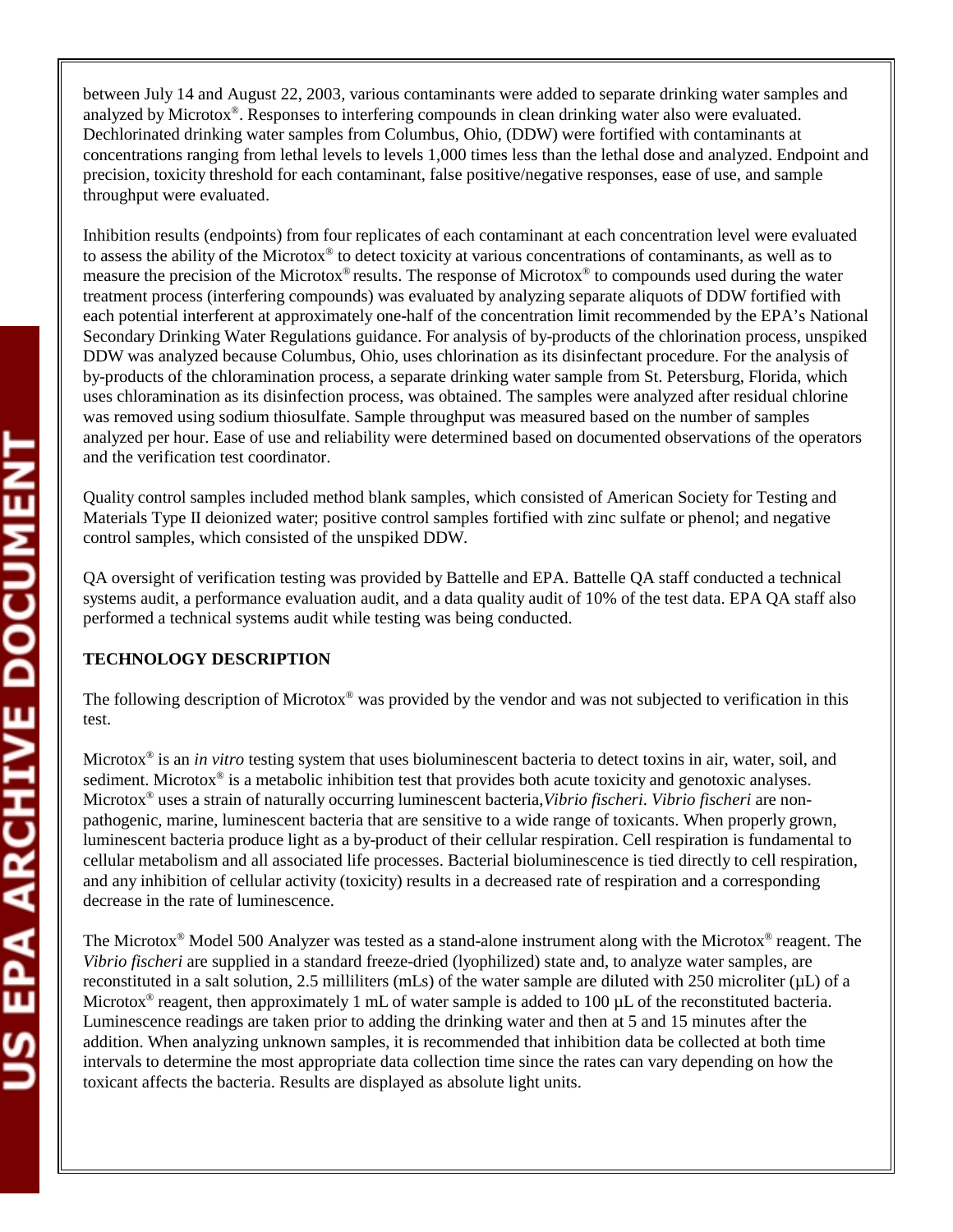To determine whether a contaminant caused detectable inhibition, the inhibition exhibited by drinking water spiked with a contaminant was compared to the inhibition exhibited by the unspiked drinking water. Four replicates of each spiked sample were analyzed. A result was considered positive if the inhibition of the water sample spiked with a contaminant plus or minus the standard deviation of four replicates did not include the inhibition of the unspiked drinking water.

The temperature-controlled Microtox<sup>®</sup> maintains the test organisms and samples at a standard temperature of 15 $°C$ . As such, the Microtox<sup>®</sup> must be operated in a laboratory setting at ambient temperatures of between 15 and 30°C. It detects light intensity at 490 nanometers, the wavelength emitted by the bacteria. Microtox® can be used with Microtox $^{\circledast}$ Omni™ software and a personal computer to collect, analyze, track, and store test data. Microtox $^{\circledast}$ weighs 21 pounds, measures 7-1/8 inches x 15-3/8 inches x 16-1/8 inches, and runs on 120/240 volts alternating current. Microtox<sup>®</sup> Model 500 costs \$17,895, and the reagents cost \$360 for approximately 200 samples.

#### **VERIFICATION OF PERFORMANCE**

**Endpoint and Precision/Toxicity Threshold:** The table below shows the Microtox® percent inhibition data and range of standards deviations for the contaminants and potential interferences that were tested. The toxicity thresholds also are shown for each contaminant tested.

|                                             |                                                   | Lethal<br>Dose (LD)<br>Conc. | <b>Average Inhibitions at Concentrations</b><br><b>Relative to the LD Concentration</b><br>(%) |          |                |                | <b>Range of</b><br><b>Standard</b><br><b>Deviations</b> | <b>Toxicity</b><br>Thresh. |
|---------------------------------------------|---------------------------------------------------|------------------------------|------------------------------------------------------------------------------------------------|----------|----------------|----------------|---------------------------------------------------------|----------------------------|
| Parameter                                   | Compound                                          | (mg/L)                       | LD                                                                                             | LD/10    | LD/100         | LD/1,000       | $(\%)$                                                  | (mg/L)                     |
| Contaminants in<br><b>DDW</b>               | Aldicarb                                          | 280                          | 81                                                                                             | 31       | $\overline{4}$ | 3              | $2 - 5$                                                 | 28                         |
|                                             | Colchicine                                        | 240                          | 12                                                                                             | 2        | 5              | 3              | $1 - 3$                                                 | 240                        |
|                                             | Cyanide                                           | 250                          | 100                                                                                            | 96       | 46             | 8              | $0 - 4$                                                 | 0.25                       |
|                                             | Dicrotophos                                       | 1,400                        | 80                                                                                             | 34       | 6              | $\overline{2}$ | $2 - 4$                                                 | 140                        |
|                                             | Thallium<br>sulfate                               | 2,400                        | 32                                                                                             | 17       | 6              | $\overline{4}$ | $1 - 6$                                                 | 240                        |
|                                             | <b>Botulinum</b><br>$\text{to}\,\text{xin}^{(a)}$ | 0.30                         | $-4$                                                                                           | $\theta$ | $-1$           | $-2$           | $1 - 5$                                                 | $ND^{(b)}$                 |
|                                             | Ricin <sup>(c)</sup>                              | 15                           | $-1$                                                                                           | $-4$     | $\Omega$       | $-2$           | $2 - 4$                                                 | <b>ND</b>                  |
|                                             | Soman                                             | $0.068^{(d)}$                | $\Omega$                                                                                       | $-2$     | $\overline{0}$ | $-4$           | $3 - 4$                                                 | ND                         |
|                                             | VX                                                | 0.22                         | 6                                                                                              | $-2$     | 9              | 3              | $2 - 18$                                                | ND                         |
|                                             | <b>Interference</b>                               | Conc.<br>(mg/L)              | <b>Average Inhibitions at a</b><br><b>Single Concentration</b><br>(%)                          |          |                |                | <b>Standard</b><br><b>Deviation</b><br>$(\%)$           |                            |
| Potential<br>interferences in<br><b>DDW</b> | Aluminum                                          | 0.36                         | 1                                                                                              |          |                |                | 5                                                       |                            |
|                                             | Copper                                            | 0.65                         | 61                                                                                             |          |                |                | $\mathbf{1}$                                            |                            |
|                                             | Iron                                              | 0.069                        | $-5$                                                                                           |          |                |                | $\overline{2}$                                          |                            |
|                                             | Manganese                                         | 0.26                         | 9                                                                                              |          |                |                | 3                                                       |                            |
|                                             | Zinc sulfate                                      | 3.5                          | 28                                                                                             |          |                |                |                                                         |                            |

 $\overline{a}$  Lethal dose solution also contained 3 mg/L phosphate and 1 mg/L sodium chloride.

 $(b)$  ND = Not detectable.

(c) Lethal dose solution also contained 3 mg/L phosphate, 26 mg/L sodium chloride, and 2 mg/L sodium azide.

 $<sup>(d)</sup>$  Due to the degradation of soman in water, the stock solution confirmation analysis confirmed that the concentration of</sup> the lethal dose was 23% of the expected concentration of 0.30 mg/L.

**False Positive/Negative Responses:** There was nearly complete inhibition (false positive responses) in dechlorinated water disinfected by chloramination. Therefore, the further addition of contaminants would not be detected because the background light was already inhibited by the drinking water sample matrix. Dechlorinated